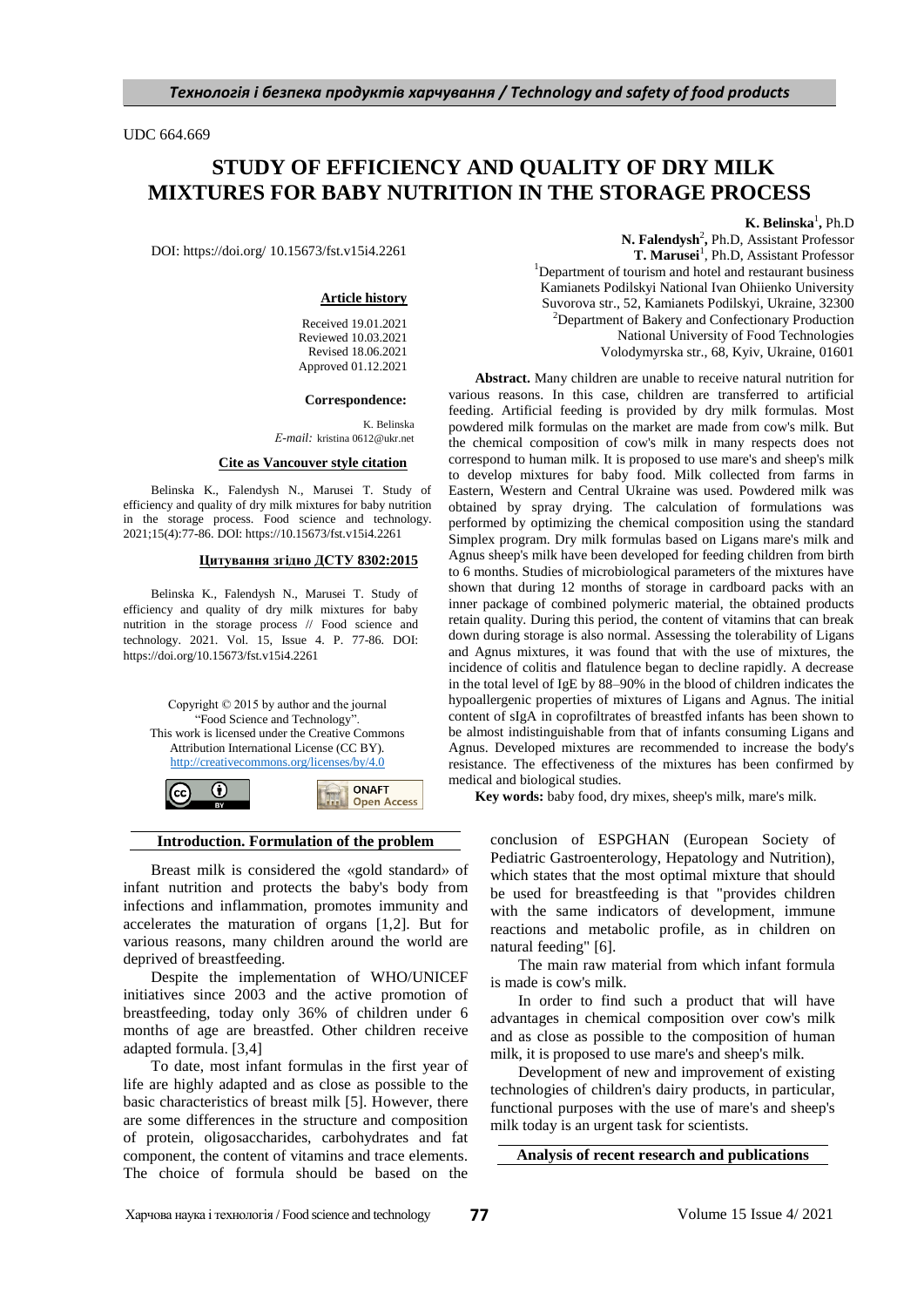In order to adapt dry milk formulas, milk undergoes a number of transformations. Analysis of dry milk formulas from leading European manufacturers (Nan1, Nutrilоn1, Humana1) showed that such formulas contain demineralized whey, skim milk, vegetable fats, which make up 100% of all fat in the product. This means that the natural composition of milk in such products has changed. Based on this, it is clear that animal fats in the mixtures are absent, and therefore no fat-soluble vitamins in milk, the natural mineral composition of milk is disrupted due to demineralization, during a number of technological operations for milk processing water-soluble vitamins are lost.

One of the most common allergens encountered by young children is cow's milk protein. It is estimated that 6–8% of children under the age of 3 have food allergies and up to 4.9% have allergies to cow's milk protein. [7]

Cow's milk allergy is now one of the most common childhood food allergies, and studies show that 2 to 5% of infants in different countries with cow's milk protein allergy have been confirmed [8-11]. The main protein allergens of milk are casein and β-lactalbumin [12-15].

Australian scientists have reported that allergies to cow's milk proteins occur in 2% of young children. In Denmark, children in the first year of life  $-2.2\%$ , in Finland infants under 15 months – 1.9%, in Norway in newborns under 6 months – 4.9%, in the UK in infants  $-2.5\%$ , in the Netherlands in infants  $-2.3\%$ , in Sweden – 1.9%, in the USA –  $5.2\%$ , in Canada – 7.5% [16-18].

The authors [19] studied in vitro and in vivo allergenicity of mare's milk in a population of selected children with allergies to cow's milk. The results of this study indicate that mare's milk is tolerated by 96% of children.

Scientists [20] conducted a study to assess the microbiological quality of commercially available infant formula from a health perspective. A total of fifty infant formulas and formulas (bottled or dry) from five different international companies were analysed. It was found that 2% of the samples were found to be inconsistent with the total number of aerobic mesophilic organisms, 22% for the number of coliform bacteria, 16% for the total amount of yeast and mold and 10% for the amount of B. cereus. In addition, L. monocytogenes was identified in 6% of samples, Salmonella spp in 4%, B. cereus in 10% and E. coli in 14%. Only 26% of the samples analyzed in the study did not meet the standards, and it was found that they contain pathogens that can cause serious health problems in infants.

However, other studies [21] indicate that pathogenic bacteria such as Escherichia coli, Listeria monocytogenes and Salmonella spp. were not detected in dry milk formulas. The authors found only the presence of opportunistic pathogen Cedecea lapagei.

The authors [22] studied goat's milk powder for 180 days at different storage temperatures. The authors report the presence of Escherichia coli and Salmonella in milk, but claim that if powdered milk is stored at 4°C, an increase in the number of microorganisms is observed. And when storing milk powder at a temperature of 22°C, the number of microorganisms decreases for 4 months.

Contradictory results on the stability of vitamin D in milk during processing and storage have been reported in the literature [23]. Natural vitamin D, present in milk, has been reported to be unstable during pasteurization and sterilization [24]. Conversely, free vitamin D added directly to milk before spray drying at 149°C and fluidized bed finishing at 107°C was completely reduced in milk powder [25]. In another study, the percentage recovery of free vitamin D in milk after pasteurization at 63°C for 30 min and sterilization at 121°C for 15 min was 90 and 67%, respectively [26]. Pasteurization at 73°C for 15 s, homogenization at 13.8/3.4 MPa and storage in opaque plastic containers at 4°C for 21 days did not affect the content of vitamin D added to milk. [27]. It was found that vitamin D is stable in milk when pasteurized at 63°C for 30 minutes and stored at 4°C for 7 days in glass bottles in the dark or for 32 hours in light, while the stability of vitamin D was  $\sim$  90% when using polyethylene packages as packaging material, regardless of light exposure during storage. This phenomenon is associated with the absorption of vitamin D by the polymer. Sterilization at 121°C for 15 min also led to complete recovery of vitamin D, while stability during storage of sterilized milk has not been studied [28].

In [29], the authors report that vitamin A added externally was more stable than vitamin A present in milk. Vitamin A was photosensitive and its degradation increased significantly by 34.82-92.53% with increasing radiation intensity.

The authors [30] studied the stability of lyophilized foods for long-term storage with a moisture content of less than 2%. Stability was highest for vitamins  $B_1$  and  $B_2$  with average storage rates ranging from 93% to 97% for all storage temperatures. The lowest conservation rates were for vitamin E at 75%, 77% and 79% and vitamin  $B_6$  at 85%, 86% and 88% after storage at 1°C, 30°C and 40°C, respectively.

The analysis of publications showed the absence of similar studies of both mare's and sheep's milk powder and dry milk products based on them.

The **purpose** of this work is to establish the possibility and feasibility of using mare's and sheep's milk in the technology of dry milk formula for baby food. The following **tasks** were set for this:

1. To develop recipes for dry milk formulas based on mare's and sheep's milk for feeding children from birth to 6 months;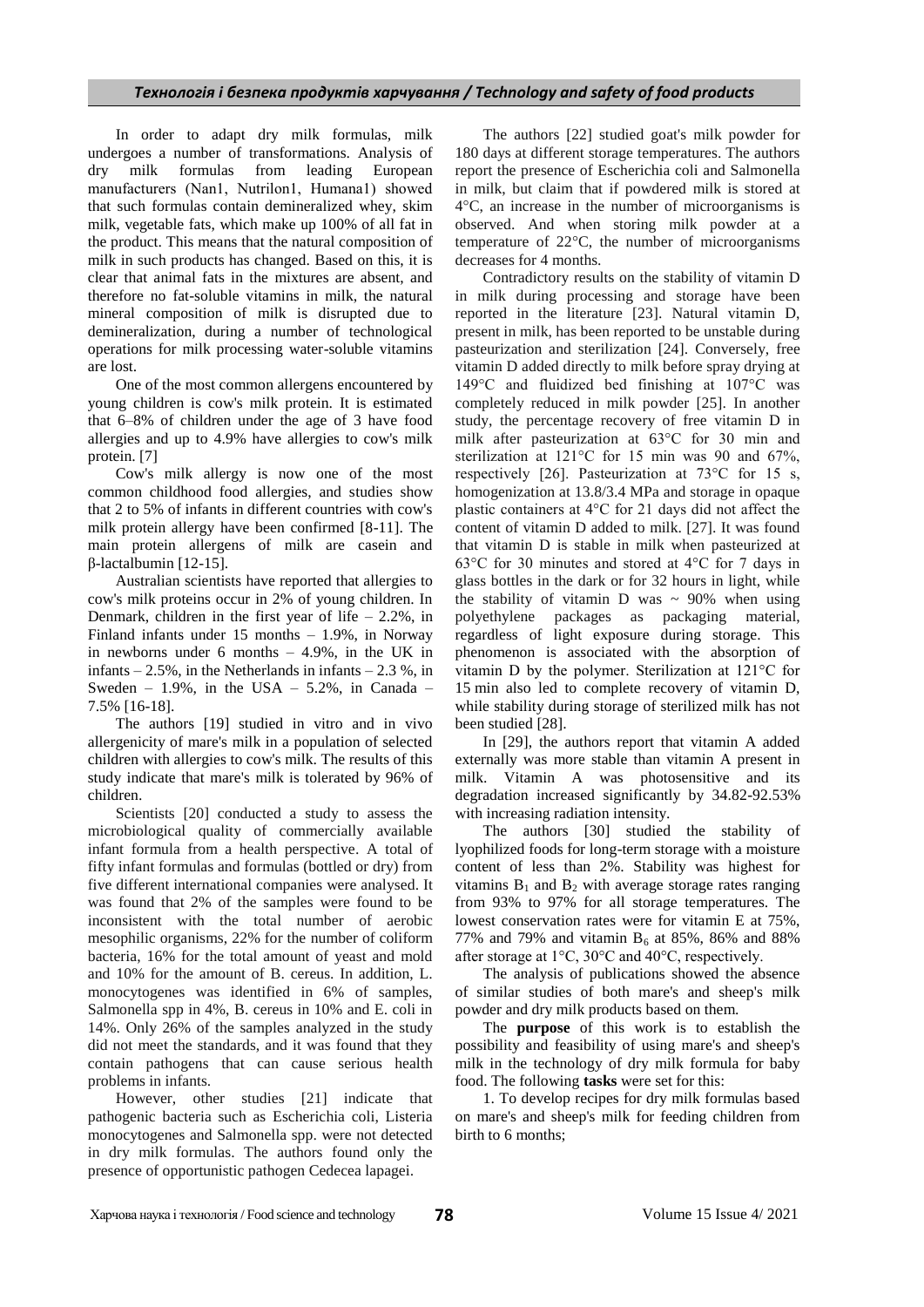2. Investigate changes in microbiological parameters of dry milk formulas based on mare's and sheep's milk during storage;

3. Investigate the stability of the vitamin composition of dry milk formulas based on mare's and sheep's milk during storage;

4. To establish the effectiveness of the use of dry milk formulas based on mare's and sheep's milk for feeding children with allergies to cow's milk proteins;

5. To establish the effectiveness of the use of dry milk formulas based on mare's and sheep's milk for children's nutrition to increase the body's resistance.

### **Research materials and methods**

Milk collected from farms in Eastern, Western and Central Ukraine was used for the study. Quality indicators and chemical composition of native milk are presented in table.1.

**Table 1 – Quality indicators and chemical composition of native milk**

| <b>Indicator</b>                     | Mare's<br>milk | Sheep's<br>milk |
|--------------------------------------|----------------|-----------------|
| Mass fraction of protein, %          | 1,52           | 4.8             |
| Mass fraction of fat, %              | 1.2            | 6.1             |
| Mass fraction of<br>carbohydrates, % | 6,2            | 4.1             |
| Mass fraction of moisture, %         | 92             | 84              |

Dry milk mixes were made on a semi-industrial spray dryer «Niro-Atomizer» with a chamber volume of  $0.9 \text{ m}^3$  and a capacity of evaporated moisture up to 5.0 kg/h. Drying was performed at a temperature of 140-150°C for a mixture based on mare's milk and 180–190°C for a mixture based on sheep's milk. Drying took place according to the following parameters: the speed of the drying agent  $-0.5$  m/s, the relative humidity of the drying agent – 25%, the droplet size of the sprayed product  $-40-50$  µm, the mass fraction of dry matter in the product 40–43%.

The calculation of formulations was performed by optimizing the chemical composition using the standard Simplex program.

Taking into account the results of our own research and in accordance with the requirements for baby food, dry baby "initial" mixtures have been developed for children from birth to 6 months:

– Ligans mixture based on mare's milk

– Agnus mixture based on sheep's milk.

Formulations of dry milk formulas (Table 2) were developed in accordance with the requirements of the mandatory composition provided for in CODEX STAN 72-1981 (amendments: 1983, 1985, 1987, 2011, 2015, 2016), European Union Directive, 2016 (USA), Order "On approval of hygienic requirements for baby food, safety parameters and certain indicators of their quality" of August 6, 2013 № 696 [31].

Packaged products were stored for a year in cardboard packs with an inner package of combined polymer material. The air was removed from the package and replaced with nitrogen, the package was sealed by soldering the upper valve. Packs of mixtures were stored under the same conditions recommended by the manufacturers of infant formula at a temperature not exceeding 25°C. Mass fraction of moisture does not exceed 4%.

|  |  |  |  |  | Table 2 – Recipes for dry milk mixtures "initial" |  |
|--|--|--|--|--|---------------------------------------------------|--|
|--|--|--|--|--|---------------------------------------------------|--|

| Name of raw materials       | The amount of raw<br>materials, % |                |
|-----------------------------|-----------------------------------|----------------|
|                             | <b>Mixture</b>                    | <b>Mixture</b> |
|                             | <b>Ligans</b>                     | <b>Agnus</b>   |
| Sheep's milk powder, %      |                                   | 56.00          |
| Dry mare's milk, %          | 84.65                             |                |
| Soybean oil, %              |                                   | 4.00           |
| Sunflower oil, %            | 7.00                              | 2.00           |
| Olive oil, %                | 8.00                              |                |
| Lactose, %                  |                                   | 36.30          |
| Lactulose, %                |                                   | 1.00           |
| Fat-soluble vitamins,       | 0.03                              | 0.03           |
| mg/100 g                    |                                   |                |
| Water-soluble vitamins,     | 0.23                              | 0.31           |
| mg/100 g                    |                                   |                |
| Minerals, mg/100 g          | 0.21                              | 0.56           |
| Incl.                       |                                   |                |
| sodium citrate, mg/100 g    |                                   | 4.63           |
| potassium citrate, mg/100 g |                                   | 13.88          |
| Taurine, mg/100 g           | 0.03                              | 0.03           |
| Inositol, mg/100 g          | 0.11                              | 0.11           |
| Total:                      | 100.00                            | 100.00         |

Vitamins  $B_2$  and  $B_6$  were determined using ionpair reversed phase high performance liquid chromatography with fluorescence detection, vitamin  $B_1$  by fluorescence detection by reversed-phase liquid chromatography, vitamins A and E by the ultra-high performance liquid chromatography method with ultraviolet and fluorescence detection. [32]

The content of vitamins  $B_1$ ,  $B_3$ ,  $B_9$ ,  $B_{12}$ , A, E in the mixtures was performed according to the methods [33-34], the content of vitamin D according to [35], vitamin C [36].

Microbiological parameters were determined according to the methods described [37-39].

Clinical and laboratory studies to study the effectiveness of milk formulas «primary» Ligans and Agnus in children's nutrition were conducted at the Children's Clinical Hospital № 8 Shevchenkivskyi district of Kyiv for 60 days.

All patients undergoing scientific research have given their written voluntary consent.

For the study of mixtures for hypoallergenic properties under supervision were 47 children, including 8 children who were breastfed and 39 children with allergies to cow's milk proteins, who were on artificial feeding with milk hypoallergenic mixtures of Ukrainian or foreign production, aged 1 to 7 months.

Group I includes breastfed children  $(n = 8)$ , group II – children who are breastfed with hypoallergenic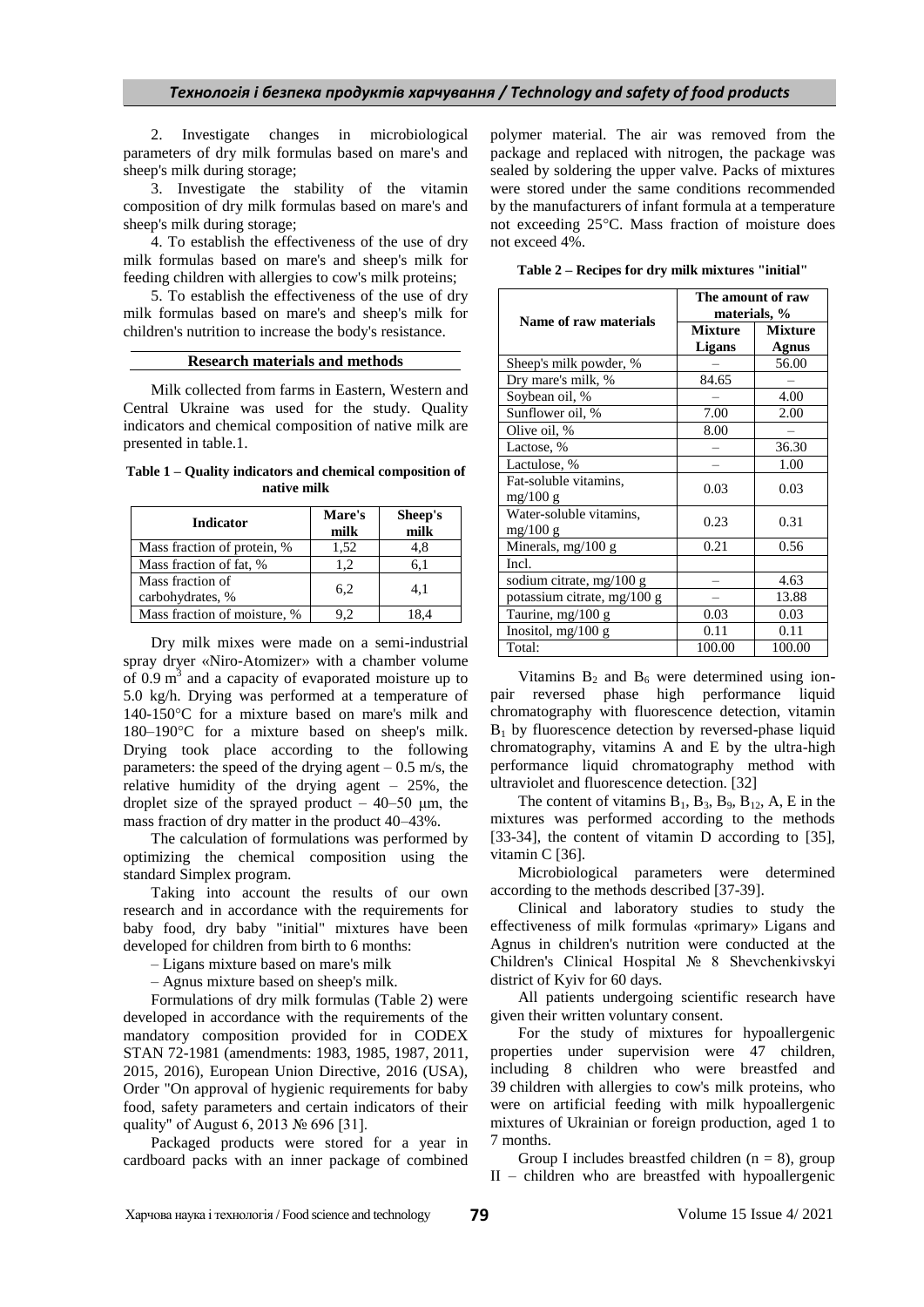milk formulas of Ukrainian or foreign production  $(n = 17)$ , group III – children who are breastfed mixtures of Ligans or Agnus ( $n = 22$ ).

The level of total IgE was detected using a set of reagents for indirect enzyme-linked immunosorbent assay to quantify the desired parameter in the serum produced by LLC «CCFF» (Russia). Serum levels of IgE antibodies were determined using an automatic analyzer IMMUNOCAP 100 (Sweden).

To study the effectiveness of mixtures to increase the body's resistance under supervision were 26 ... 28 children (group I) aged 2 to 6 weeks who were on artificial feeding.

The comparison group (group II) consisted of 12 healthy children aged 2 to 8 weeks, who are on artificial feeding with initial mixtures of different manufacturers that do not contain nucleotides. The third group consisted of 15 healthy children aged 2 to 6 weeks, who are on artificial feeding with mixtures of the original, enriched nucleotides. Another comparison group (group IV) consisted of 17 healthy infants aged 1 to 6 weeks who were breastfeeding.

The study lasted 30 days and included 4 visits to the doctor. The first  $(V_1)$  – before the start of the study, the other three  $(V_2, V_3, V_4)$  – every 10 days from the start of the study.

Determination of the level of secretory Ig A (sIg A) in coprofiltrates was performed using solid-phase enzyme-linked immunosorbent assay using a set of reagents (REF K275 and REF K 276 «HEMA»).

### **Results of the research and their discussion**

In the developed mixes whole milk is used, which was subjected only to the processing provided by the traditional technology of dry milk base. [40] Some fats in mixtures are represented by milk fat, the rest by vegetable oils. The chemical composition of mare's milk completely provides the Ligans mixture with lactose. Sodium and potassium citrate salts are included in the Agnus mixture to adapt the protein component of sheep's milk. It is this prescription composition provides the requirements for the mandatory composition of infant formula.

According to the recommendations of leading manufacturers, mixtures for children from birth to 6 months are reconstituted with water in a ratio of 1:6-7. This ratio is due to the fact that the reconstituted product has the necessary energy value and good rheological properties, similar to human milk.

The chemical composition of the developed mixtures and the requirements of regulatory documents for the composition of these products are presented in table 3. Data are presented per 100 kcal of reconstituted mixture according to the requirements of [41] and 100 g of dry product. This presentation of data (per 100 kcal of the reconstituted mixture) is due to the fact that the same composition of the dry product will give different values of the chemical composition of the reconstituted mixture with different amounts of reducing agent.

|                                                                    | The amount of substances                                                                                                                     |                                                 | <b>Mixture Ligans</b>                             |                                                 | <b>Mixture Agnus</b>                              |  |
|--------------------------------------------------------------------|----------------------------------------------------------------------------------------------------------------------------------------------|-------------------------------------------------|---------------------------------------------------|-------------------------------------------------|---------------------------------------------------|--|
| <b>Indexes</b>                                                     | per 100 kcal of the<br>reconstituted mixture in<br>accordance with the<br>hygienic requirements for<br>baby food.                            | Per $100 g$ of<br>dry product,<br>$\frac{0}{0}$ | Per 100 kcal<br>of<br>reconstituted<br>product, g | Per $100 g$ of<br>dry product,<br>$\frac{0}{0}$ | Per 100 kcal<br>of<br>reconstituted<br>product, g |  |
| Mass fraction of<br>protein, %                                     | $1.8 - 3.0$                                                                                                                                  | 13.7                                            | 2.7                                               | 14.0                                            | 3.0                                               |  |
| Mass fraction of fat,<br>$\%$                                      | $4.4 - 6.0$                                                                                                                                  | 25.2                                            | 5.0                                               | 23.8                                            | 5.2                                               |  |
| Mass fraction of<br>carbohydrates, %                               | $9.0 - 14.0$                                                                                                                                 | 56.1                                            | 11.1                                              | 47.7                                            | 10.3                                              |  |
| Energy value, kcal                                                 | $60 - 70$                                                                                                                                    | 506.0                                           | 63.2                                              | 461.0                                           | 63.8                                              |  |
| Fatty acids                                                        | The amount of substances<br>per 100 kcal of the<br>reconstituted mixture in<br>accordance with the<br>hygienic requirements for<br>baby food |                                                 | Per 100 kcal of reconstituted<br>product, g       |                                                 | Per 100 kcal of reconstituted<br>product, g       |  |
| Linoleic acid, mg                                                  | 300-1200                                                                                                                                     |                                                 | 1164                                              |                                                 | 743                                               |  |
| $\alpha$ -linolenic acid, mg                                       | not less than 50                                                                                                                             |                                                 | 192                                               |                                                 | 113                                               |  |
| The ratio of linoleic<br>$acid/\alpha$ -linolenic acid             | not less than 5 and not<br>more than 15                                                                                                      |                                                 | 6.06                                              |                                                 | 6.6                                               |  |
| The content of lauric<br>and myristic acids<br>alone or in total,% | should not exceed 20% of<br>the total fat content                                                                                            |                                                 | 12.7                                              | 15.1                                            |                                                   |  |
|                                                                    |                                                                                                                                              | Amino acids                                     |                                                   |                                                 |                                                   |  |
| Lysine                                                             | 113                                                                                                                                          |                                                 | 180                                               |                                                 | 235                                               |  |
| Histidine                                                          | 40                                                                                                                                           |                                                 | 60                                                |                                                 | 64                                                |  |

**Table 3 – Composition and requirements for the composition of milk mixtures (n=2, p≤0,95)**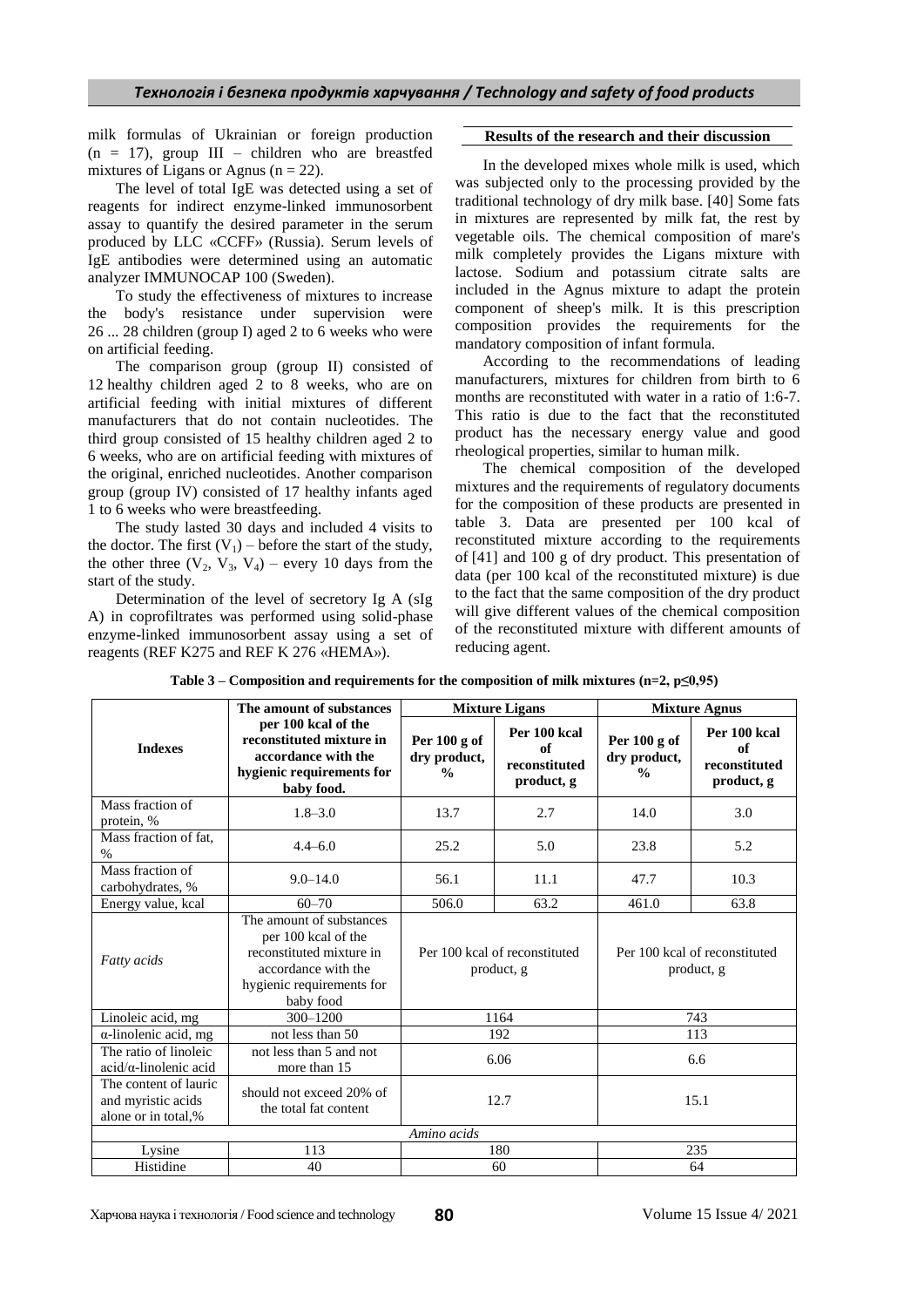|                                       |                         |                   | Continuation of the table 3 |
|---------------------------------------|-------------------------|-------------------|-----------------------------|
| Threonine                             | 77                      | 105               | 124                         |
| Threonine                             | 38                      | 45                | 38                          |
| Valine                                | 88                      | 124               | 145                         |
| Methionine                            | 23                      | 83                | 85                          |
| Isoleucine                            | 90                      | 102               | 109                         |
| Leucine                               | 166                     | 387               | 275                         |
| Tyrosine                              | 76                      | 101               | 135                         |
| Phenylalanine                         | 83                      | 108               | 146                         |
| The ratio of                          |                         |                   |                             |
| methionine and                        | not more than 1:2       | 1:0,5             | 1:0.5                       |
| cystine                               |                         |                   |                             |
| The ratio of                          |                         |                   |                             |
| phenylalanine and                     | not more than 1:2       | 1:1               | 1:1.1                       |
| tyrosine                              |                         |                   |                             |
|                                       |                         | <b>Vitamins</b>   |                             |
| Vitamin A, mcg                        | $60 - 180$              | 86                | 87                          |
| Vitamin D, mcg                        | $1 - 2.5$               | 1.73              | 1.7                         |
| Thiamine, mcg                         | $60 - 300$              | 122               | 138                         |
| Riboflavin, mcg                       | $80 - 400$              | 108               | 102                         |
| Niacin, mcg                           | 300-1500                | 920               | 385                         |
| Pantothenic acid,                     |                         |                   |                             |
| mcg                                   | 400-2000                | 600               | 693                         |
| Vitamin $B_6$ , mcg                   | $35 - 175$              | 78                | 52.1                        |
| Biotin, mcg                           | $1.5 - 7.5$             | 3.23              | 3.8                         |
| Folic acid, mcg                       | $10 - 50$               | 16.5              | 23.5                        |
| Vitamin $B_{12}$ , mcg                | $0.1 - 0.5$             | 0.2               | 0.32                        |
| Vitamin C, mg                         | $10 - 30$               | 25.6              | 20.85                       |
| Vitamin K, mcg                        | $4 - 25$                | 10.65             | 17.5                        |
| Choline, mg                           | $7 - 50$                | 22                | 23                          |
| Vitamin E, mg                         | $0.4 - 5.0$             | 1.85              | 1.5                         |
|                                       |                         | <b>Minerals</b>   |                             |
| Sodium, mg                            | $20 - 60$               | 28.4              | 31.0                        |
| Potassium, mg                         | $60 - 160$              | 88.0              | 67.4                        |
| Chlorine, mg                          | $50 - 160$              | 67.0              | 61.9                        |
| Calcium, mg                           | $50 - 140$              | 92.0              | 101.0                       |
| Phosphorus, mg                        | $25 - 90$               | 63.0              | 55.0                        |
|                                       | not less than 1 and not |                   |                             |
| The ratio of Ca/P                     | more than 2             | 1.6               | 1.98                        |
| Magnesium, mg                         | $5 - 15$                | 7,0               | 8.8                         |
| Iron, mg                              | $0.3 - 1.3$             | 1.07              | 1.11                        |
| Zinc, mg                              | $0.5 - 1.5$             | 0.54              | 0.64                        |
| Copper, mcg                           | $35 - 100$              | 53.0              | 53.3                        |
| Iodine, mcg                           | $10 - 50$               | 18.3              | 11.3                        |
| Selenium, mcg                         | $1 - 9$                 | 1.5               | 7.4                         |
|                                       | $1 - 100$               | $\overline{22.0}$ | 26.0                        |
| Manganese, mcg<br>Fluoride compounds, |                         |                   |                             |
|                                       | max.100                 | 83                | 81                          |
| mcg                                   |                         |                   |                             |

The table shows that the composition of the developed mixtures fully satisfies the requirements for the content of basic components (proteins, fats, carbohydrates), as well as the content of fatty acids, amino acids, vitamins and minerals and their ratio in baby food. The mass fraction of protein in the Ligans mixture is 10% lower than in the Agnus mixture. The protein content in the Agnus mixture corresponds to the upper limit of the permissible norm. The mass fraction of fat in the Agnus mixture is 4% higher than in the Ligans mixture. This is due to the significant predominance of protein and fat in sheep's milk.

The mass fraction of carbohydrates in the Ligans mixture is 7.2% higher than in the Agnus mixture. As for the content of polyunsaturated fatty acids in the mixtures, in the Ligans mixture they are 37% more. But the ratio of linoleic and  $\alpha$ -linolenic acid, as well as their number, are within normal limits in both mixtures.

The amount of essential amino acids in the mixtures must not be less than specified in the requirements. It is established that the mixtures meet the requirements and contain similar values of the content of most amino acids. Only in a mixture of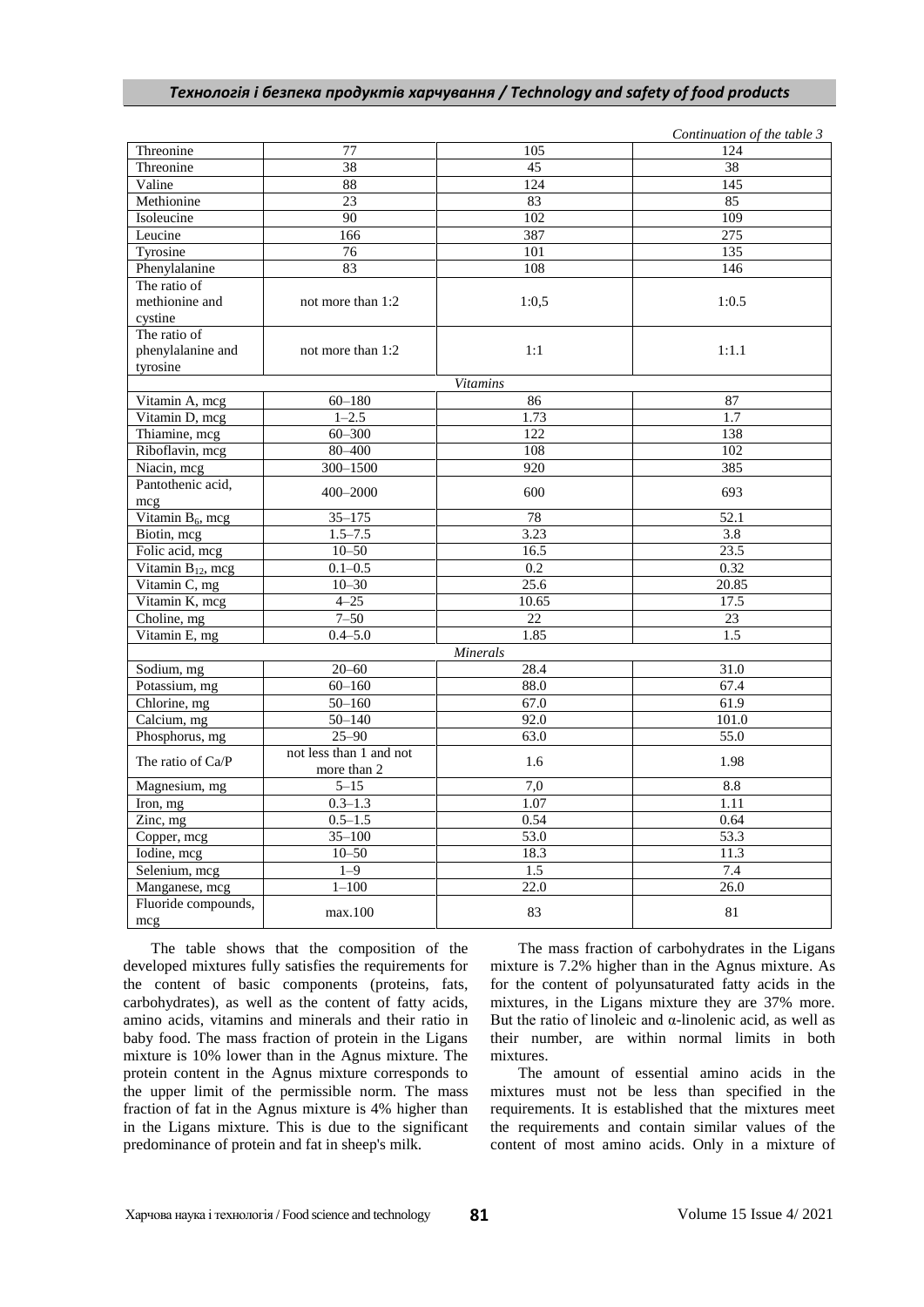Agnus lysine, tyrosine, threonine and phenylalanine 1.2–1.4 times more than in a mixture of Ligans

The amount of vitamins in the mixtures is in the middle of the allowable range. 2.4 times more niacin is observed in the Ligans mixture, compared with the Agnus mixture.

In the Ligans mixture, the amount of selenium and zinc is within normal limits, but close to the lower limit of the permissible range. The same is observed for the iodine content in the Agnus mixture.

When storing products in airtight packaging, the development of unwanted or even harmful microflora is possible. When the values of microbiological indicators exceeding the permissible level are reached, the product becomes unfit for consumption. Therefore, to determine the shelf life of the product it is necessary to study changes in microbiological parameters in dry milk formulas.

Changes in microbiological parameters were studied during storage of mixtures. Table 4 presents the changes in the microbiological parameters of the Ligans mixture during storage. There is a gradual growth of microorganisms throughout the storage period of the mixture. After one year of Ligans storage, the amount of B.Cereu and mesophilic aerobic and facultative anaerobic microorganisms (MAFAM) increased 2.5–3 times, and the number of microscopic fungi increased more than 4 times.

During the year of storage of Agnus, the number of microscopic fungi increased 5.5 times, MAFAM – 1.7 times, and the number of B.Cereu increased 2.5 times.

It should also be noted that during the year of storage the content of MAFAM, microscopic fungi and B.Cereu in Agnus mixture is 1.2–1.3 times higher than in Ligans mixture. The explanation for this is that the Agnus mixture contained more of these microorganisms at the beginning of the study than the Ligans mixture.

A study of the microbiological parameters of infant dry milk products showed that E. coli bacteria, E. coli, pathogens and staphylococci were not detected in any of the products. The obtained data correlate with the studies of the authors [21], who also report the absence of these microorganisms in milk formulas. However, other authors [20] indicate the presence of 26% of commercially available mixtures of pathogenic microorganisms.

The content of MAFAM, microscopic fungi and B.Cereu in mixtures of Ligans and Agnus is within acceptable limits. Thus, the results obtained indicate the microbiological safety and suitability of these products for breastfeeding during the specified storage time.

During long-term storage of food, a characteristic feature of vitamins is their destruction. Because dry baby foods have a long shelf life, storing vitamins throughout the storage period is a very important issue. Studies to determine the mass fraction of vitamins in dry mixes were conducted after 6 and 12 months of storage. The results are shown in table 5.

The results indicate that vitamins such as nicotinic acid, pantothenic acid and choline are fully preserved in both mixtures after 12 months of storage. Vitamins A,  $B_6$  and  $B_{12}$  suffer the largest losses (9.0– 12.0%) in Ligans and Agnus mixtures. Some vitamins  $(A, E, B<sub>1</sub>, C)$  are gradually destroyed during storage. However, other vitamins  $(B_2, B_{12})$  are stable during the first six months of storage. Thus, cyanocobalamin, whose losses after 12 months of storage are large, is almost not destroyed in the first six months. The dynamics of vitamin loss during storage is similar for both mixtures of Ligans and Agnus. But it should be noted that the loss of thiamine in Agnus is 2.3 times greater, and vitamin C is 2 times greater than in Ligans.

| <b>Indicator</b>                                                                                         | <b>Expiration date</b> |                |          |           |             |      |  |  |  |
|----------------------------------------------------------------------------------------------------------|------------------------|----------------|----------|-----------|-------------|------|--|--|--|
| 1 day<br>1 month                                                                                         |                        | 3 months       | 6 months | 12 months | <b>Norm</b> |      |  |  |  |
|                                                                                                          |                        | Mixture Ligans |          |           |             |      |  |  |  |
| Mesophilic aerobic and<br>facultative-anaerobic<br>microorganisms CFU in 1 g<br>of dry product, not more | 300                    | 320            | 400      | 500       | 800         | 2000 |  |  |  |
| B cereus CFU in 1 g, not<br>more                                                                         | 12                     | 14             | 21       | 28        | 36          | 100  |  |  |  |
| Microscopic CFU fungi<br>in $1$ g, no more                                                               | 7                      | 10             | 17       | 22        | 29          | 50   |  |  |  |
|                                                                                                          |                        | Mixture Agnus  |          |           |             |      |  |  |  |
| Mesophilic aerobic and<br>facultative-anaerobic<br>microorganisms CFU in 1 g<br>of dry product, not more | 400                    | 460            | 500      | 570       | 680         | 2000 |  |  |  |
| B cereus CFU in 1 g,<br>not more                                                                         | 8                      | 9              | 16       | 21        | 27          | 100  |  |  |  |
| Microscopic CFU fungi<br>in $1$ g, no more                                                               | 4                      | $\tau$         | 12       | 16        | 22          | 50   |  |  |  |

**Table 4** – **Changes in microbiological parameters of baby food products during storage (n=2,**  $p \le 0.95$ **)**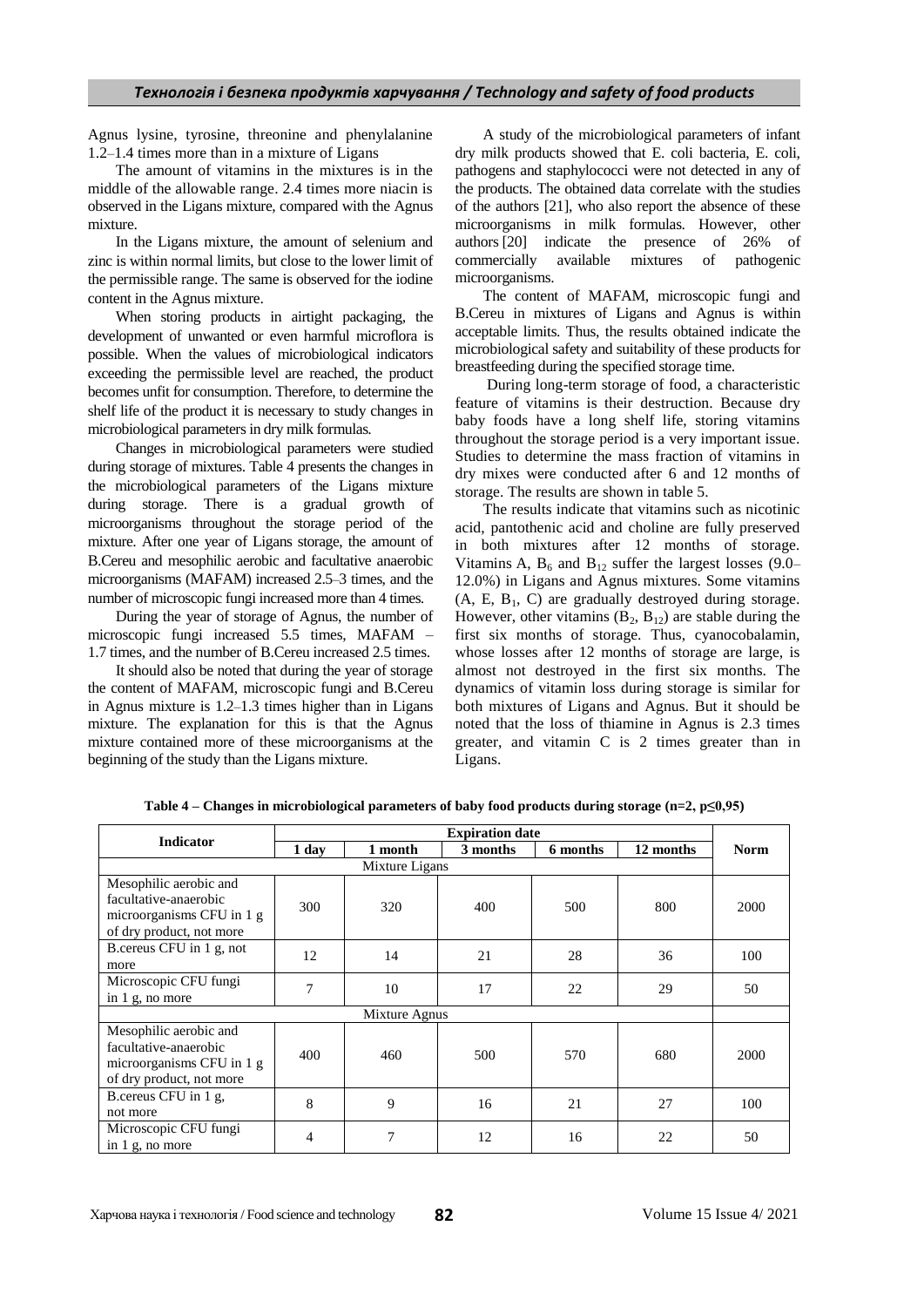|                 |         |                          | <b>Mixture Ligans</b>            |                          |                          | <b>Mixture Agnus</b> |                 |                          |
|-----------------|---------|--------------------------|----------------------------------|--------------------------|--------------------------|----------------------|-----------------|--------------------------|
| <b>Vitamins</b> |         | Per 100 g of dry product |                                  | <b>Total</b>             | Per 100 g of dry product | <b>Total</b>         |                 |                          |
|                 | initial | in 6<br>months           | $\operatorname{in} 12$<br>months | $losses, \%$             | initial                  | $\sin 6$<br>months   | in 12<br>months | losses,<br>$\frac{0}{0}$ |
| A, mcg          | 440.0   | 410.0                    | 396.0                            | 10.0                     | 403.4                    | 391.0                | 365.0           | 9.5                      |
| $D, \text{mcg}$ | 8.65    | 8.62                     | 8.5                              | 1.8                      | 7.79                     | 7.7                  | 7.6             | 2.2                      |
| E, mg           | 9.4     | 9.3                      | 9.2                              | 2.0                      | 6.92                     | 6.88                 | 6.8             | 2.2                      |
| $B_1$ , mcg     | 612.6   | 611.0                    | 610.8                            | 0.3                      | 642.2                    | 638.5                | 637.7           | 0.7                      |
| $B_2$ , mcg     | 549.3   | 543.0                    | 516.0                            | 6.0                      | 471.75                   | 470.5                | 440.6           | 6.6                      |
| $B_3$ , mcg     | 4664.4  | 4664.4                   | 4664.4                           | $\overline{\phantom{a}}$ | 1776.0                   | 1776.0               | 1776.0          |                          |
| $B_5$ , mcg     | 3043.0  | 3043.0                   | 3043.0                           | $\overline{\phantom{0}}$ | 3213.5                   | 3213.5               | 3213.5          | $\overline{\phantom{0}}$ |
| $B_6$ , mcg     | 390.8   | 374.0                    | 356.0                            | 9.0                      | 237.0                    | 226.0                | 220.0           | 7.2                      |
| $B_7$ , mcg     | 15.4    | 15.0                     | 14.8                             | 4.0                      | 17.65                    | 17.61                | 16.8            | 5.0                      |
| $B_9$ , mcg     | 83.65   | 80.8                     | 79.5                             | 5.0                      | 110.87                   | 107.5                | 105.0           | 5.0                      |
| $B_{12}$ , mcg  | 1.0     | 1.0                      | 0.89                             | 11.0                     | 1.5                      | 1.45                 | 1.33            | 11.5                     |
| C, mg           | 129.5   | 128.9                    | 128.2                            | 1.0                      | 96.5                     | 95.2                 | 94.6            | 2.0                      |
| Choline, mg     | 112.4   | 112.4                    | 112.4                            |                          | 107.12                   | 107.12               | 107.12          | $\overline{\phantom{a}}$ |

**Table 5 – Losses of vitamins in infant formula during storage (n=2, p≤0,95)**

The authors [30] also report loss of vitamins in foods during storage, in particular in pasteurized, sterilized and lyophilized foods. Losses of vitamin D in pasteurized and sterilized milk for 21 days were 10–37%, and vitamin A – 34.82–92.53%.

In lyophilized foods, the loss of vitamins  $B_1$  and  $B_2$  was 3–7%, vitamin E 23%, vitamin  $B_6 - 14$ % at a storage temperature of  $30^0$ C.

Ligans and Agnus have significantly lower vitamin losses. Thus, the loss of vitamin  $B_1$  in mixtures of Ligans and Agnus is 4-23 times lower than the results of studies by the authors [30]. There are also 11 times less loss of vitamin E and 1.6–1.9 times less loss of vitamin  $B_6$  in mixtures of Ligans and Agnus, compared with lyophilized foods.

In general, the data obtained show that dry mixtures of Ligans and Agnus retain good vitamin composition and will meet the body's need for vitamins until the end of shelf life.

Because mare's milk, on the basis of which the Ligans mixture was developed, belongs to the albumin type, the fractional composition of proteins is dominated by whey proteins, this mixture can be recommended for children suffering from food allergies to cow's milk proteins.

Allergies may be related to milk lactose intolerance. In such cases, develop functional mixtures of low-lactose or lactose-free [41].

Sheep's milk, on the basis of which the Agnus mixture was developed, belongs to the casein group. However, it is dominated by β-casein, as in human milk, rather than  $\alpha$ -casein (the main allergen of cow's milk).

Based on the definition, functional baby food baby food that is offered to prevent or mitigate the disease of a child with special dietary needs, including in the case of congenital or acquired disorders of absorption of certain nutrients, their intolerance and / or certain diseases [40], the resulting mixtures are recommended as a functional baby food for

children suffering from food allergies to cow's milk protein.

The presence of an allergic reaction in the body indicates the level of total IgE in the blood. The results of the research are presented in table 6 and table 7.

Assessing the tolerability of Ligans and Agnus mixtures, it was noted that children were less likely to suffer from colitis and flatulence than children from the comparison group. Before the study, 72–91% of children were bothered by colitis and flatulence. With the reception of mixtures, the incidence of colitis and flatulence began to decline rapidly.

When taking a mixture of Ligans, the incidence of colitis decreased by 94%, and flatulence – by 95%. Signs of atopic dermatitis disappeared.

Colitis, flatulence and atopic dermatitis in children completely disappeared when consuming Agnus mixture. The explanation for the fact that 4.5% of children did not disappear symptoms of colitis and flatulence when consuming a mixture of Ligans may be that this mixture does not contain sodium or potassium citrate salts that can degrade milk proteins, while these salts are present in the recipe Agnus.

A decrease in the total level of IgE by 88–90% in the blood of children indicates the hypoallergenic properties of mixtures of Ligans and Agnus.

Nucleotide-enriched mixtures that increase the body's resistance have been identified in the baby food market. However, it was found that the main protective factors in the child's body are immunoglobulin A and lactoferrin [2]. And nucleotides in breast milk in the first months of lactation are found in small quantities, so they can not be fully responsible for the formation of the immune response.

Despite the high content of mare's and sheep's immunoglobulin A and lactoferrin in milk, the effectiveness of using Ligans and Agnus mixtures to increase the child's body resistance was studied.

The level of secretory immunoglobulin A in coprofiltrates testifies to the effectiveness of the use of mixtures. The research results are presented in table 8.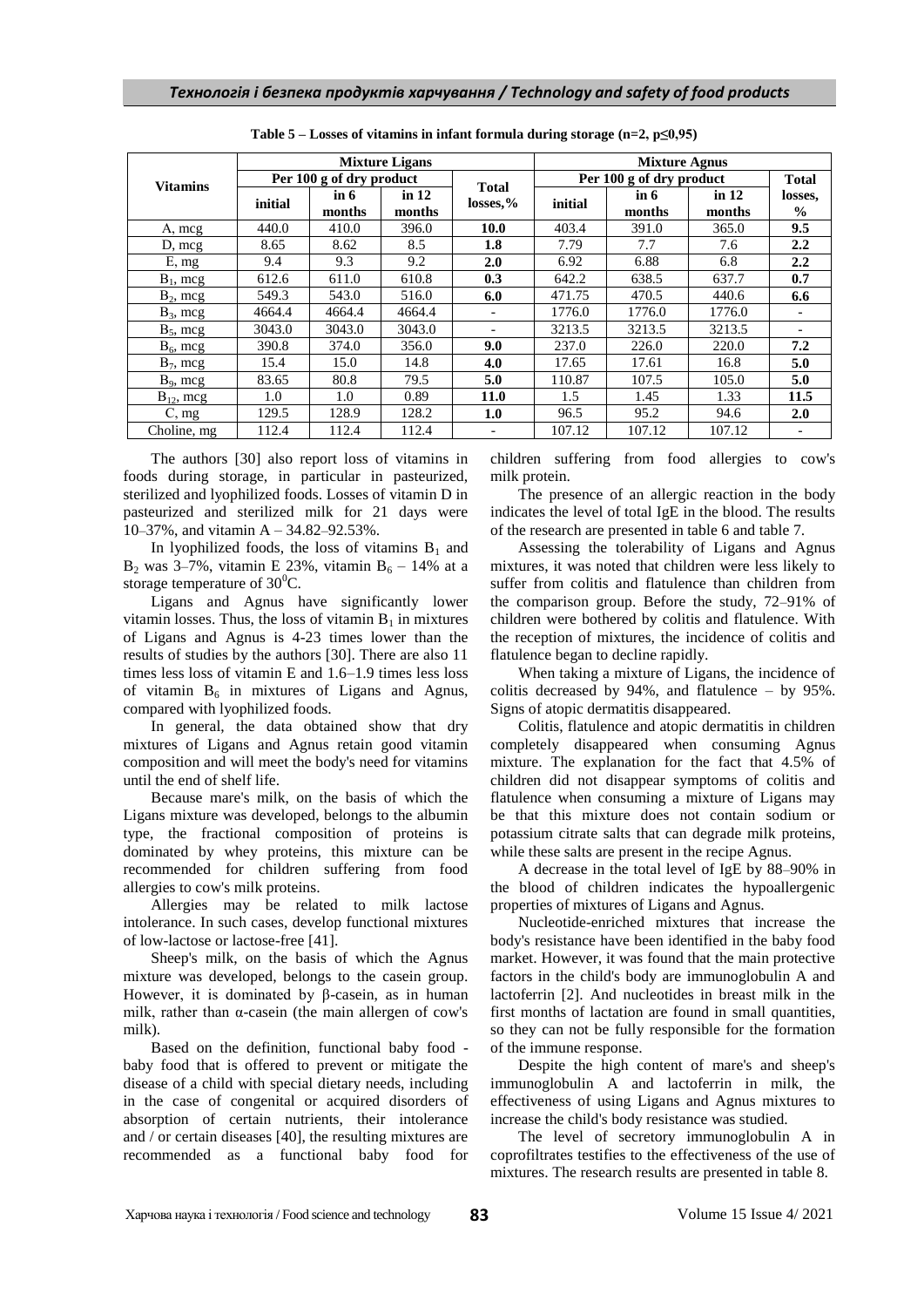| <b>Indexes</b>                            |                  |                       | <b>Group I</b> |                      | <b>Group II</b>   |                 |                       |                   | <b>Group III</b>  |                 |                 |                  |
|-------------------------------------------|------------------|-----------------------|----------------|----------------------|-------------------|-----------------|-----------------------|-------------------|-------------------|-----------------|-----------------|------------------|
|                                           | $V_1$            | $V_2$                 | $V_3$          | $\mathbf{V}_4$       | T7                | $\mathbf{V}_2$  | $V_3$                 | $V_4$             | $V_{1}$           | $V_2$           | $V_3$           | $V_4$            |
| Colitis (frequency of<br>manifestation),% | 25.0             | 25.<br>$\overline{0}$ | 12.5           | $\theta$             | 82.0              | 35.<br>$\Omega$ | 35.<br>$\overline{0}$ | 29.0              | 72.0              | 23.<br>$\theta$ | 4.5             | 4.5              |
| Flatulence<br>(frequency),%               | 12.5             | 12.                   | $\theta$       | 0                    | 88.0              | 76.<br>$\Omega$ | 59.<br>9              | 59.0              | 91.0              | 18.<br>$\theta$ | 18.<br>$\theta$ | 4.5              |
| Frequency of atopic<br>dermatitis         | $\Omega$         | $\Omega$              | $\Omega$       | 0                    | 100               | 82.<br>$\Omega$ | 82.<br>0              | 71.0              | 100               | $\Omega$        | $\theta$        | 0                |
| The level of total IgE,<br>ml             | 3,8<br>$\pm 0.8$ |                       |                | 3.2<br>$\pm 0.$<br>6 | 34.8<br>$\pm 4.2$ |                 |                       | 14.8<br>$\pm 4.2$ | 32.7<br>$\pm 3.5$ |                 |                 | 3.4<br>$\pm 0.3$ |

|  |  | Table $6$ – Data on the tolerance of the tested mixture Ligans (n=2, p $\leq 0.95$ ) |  |  |  |  |  |  |
|--|--|--------------------------------------------------------------------------------------|--|--|--|--|--|--|
|--|--|--------------------------------------------------------------------------------------|--|--|--|--|--|--|

|  | Table 7 – Data on the tolerance of the tested mixture Agnus and the dynamics of the main indicators (n=2, p $\leq 0.95$ ) |
|--|---------------------------------------------------------------------------------------------------------------------------|
|--|---------------------------------------------------------------------------------------------------------------------------|

| <b>Indexes</b>                            |                  | <b>Group I</b>            |          |                      |              | <b>Group II</b> |                 |                   |                   | <b>Group III</b> |                 |                  |
|-------------------------------------------|------------------|---------------------------|----------|----------------------|--------------|-----------------|-----------------|-------------------|-------------------|------------------|-----------------|------------------|
|                                           | $V_1$            | $\mathbf{V}_{\mathbf{2}}$ | $V_3$    | $\mathbf{V}_4$       |              | $\mathbf{V}_2$  | $V_3$           | $V_4$             | $V_{1}$           | $V_{2}$          | $V_3$           | $\mathbf{V}_4$   |
| Colitis (frequency of<br>manifestation),% | 25.0             | 25.<br>$\theta$           | 12.5     | 0                    | 82.0         | 35.<br>$\Omega$ | 35.<br>$\Omega$ | 29.0              | 88.0              | 27.<br>0         | 14.<br>$\Omega$ | $\Omega$         |
| Flatulence<br>(frequency),%               | 12.5             | 12.                       | $\Omega$ | 0                    | 88.0         | 76.<br>$\Omega$ | 59.<br>9        | 59.0              | 72.0              | 27.<br>0         | 23.<br>$\Omega$ | $\Omega$         |
| Frequency of atopic<br>dermatitis         | $\theta$         | $\theta$                  | $\theta$ | 0                    | 100          | 82.<br>$\Omega$ | 82.<br>0        | 71.0              | 100               | $\Omega$         | $\Omega$        | 0                |
| The level of total IgE.<br>ml             | 3.8<br>$\pm 0.8$ |                           |          | 3.2<br>$\pm 0.$<br>6 | 34.8<br>±4.2 |                 |                 | 14.8<br>$\pm 4.2$ | 34.3<br>$\pm 3.2$ |                  |                 | 4.1<br>$\pm 0.4$ |

| <b>Indicator</b> | Group I           |                   | <b>Group II</b>                                   | <b>Group III</b>                       |                                    |
|------------------|-------------------|-------------------|---------------------------------------------------|----------------------------------------|------------------------------------|
|                  | Ligans            | Agnus             | (mixtures that)<br>do not contain<br>nucleotides) | (mixtures enriched)<br>in nucleotides) | <b>Group IV</b><br>(breastfeeding) |
| $slgA$ , mg/ml   | $0.071 \pm 0.005$ | $0.070 \pm 0.005$ | $0.006 \pm 0.001$                                 | $0.032 \pm 0.004$                      | $0.074 \pm 0.005$                  |

Analysis of sIgA content in coprofiltrates of children showed that the initial content of sIgA in coprofiltrates of breastfed children is almost no different from that of children who consumed Ligans and Agnus. At the same time, the level of sIgA in coprofiltrates of formula-fed infants with nucleotidefree "initial" mixtures and nucleotide-enriched "initial" mixtures is significantly lower than in breastfed infants. This is explained by the low level of immunoglobulins in these mixtures and in the milk from which they are made.

The ability to increase the level of secretory immunoglobulin A gives grounds to recommend mixtures of Ligans and Agnus for breastfeeding infants with reduced immunity to increase the body's resistance.

### **Conclusion**

The possibility and expediency of using mare's and sheep's milk in the technology of dry milk formulas for baby food have been studied. Formulations of dry milk formulas based on mare's milk Ligans and sheep's milk Agnus for feeding children from birth to 6 months have been developed. Developed products meet the requirements for mandatory composition for this category of children's products. Changes in microbiological parameters of dry milk formulas during their storage have been studied. It was found that during the year of storage of Ligans mixtures, the number of B.Cereu and mesophilic aerobic and facultative anaerobic microorganisms (MAFAM) increased 2.5–3 times, and the number of microscopic fungi increased more than 4 times. No pathogenic microorganisms were detected in the mixtures. It was found that the microbiological parameters of Ligans and Agnus mixtures after a year of storage are normal.

The loss of vitamins in Ligans and Agnus mixtures during their storage was studied. Vitamins A,  $B_6$  and  $B_{12}$  suffer the largest losses (9.0–12.0%). Some vitamins  $(A, E, B<sub>1</sub>, C)$  are gradually destroyed during storage. Vitamins  $B_2$  and B12 are characterized by stability during six months of storage. Taking into account the losses during the year of storage, the content of vitamins in the mixtures of Ligans and Agnus meets the requirements.

When taking a mixture of Ligans, the incidence of colitis decreased by 94%, and flatulence – by 95%. Signs of atopic dermatitis disappeared. Colitis, flatulence and atopic dermatitis in children completely disappeared when consuming Agnus mixture. A decrease in the total level of IgE by 88–90% in the blood of children indicates the hypoallergenic properties of mixtures of Ligans and Agnus.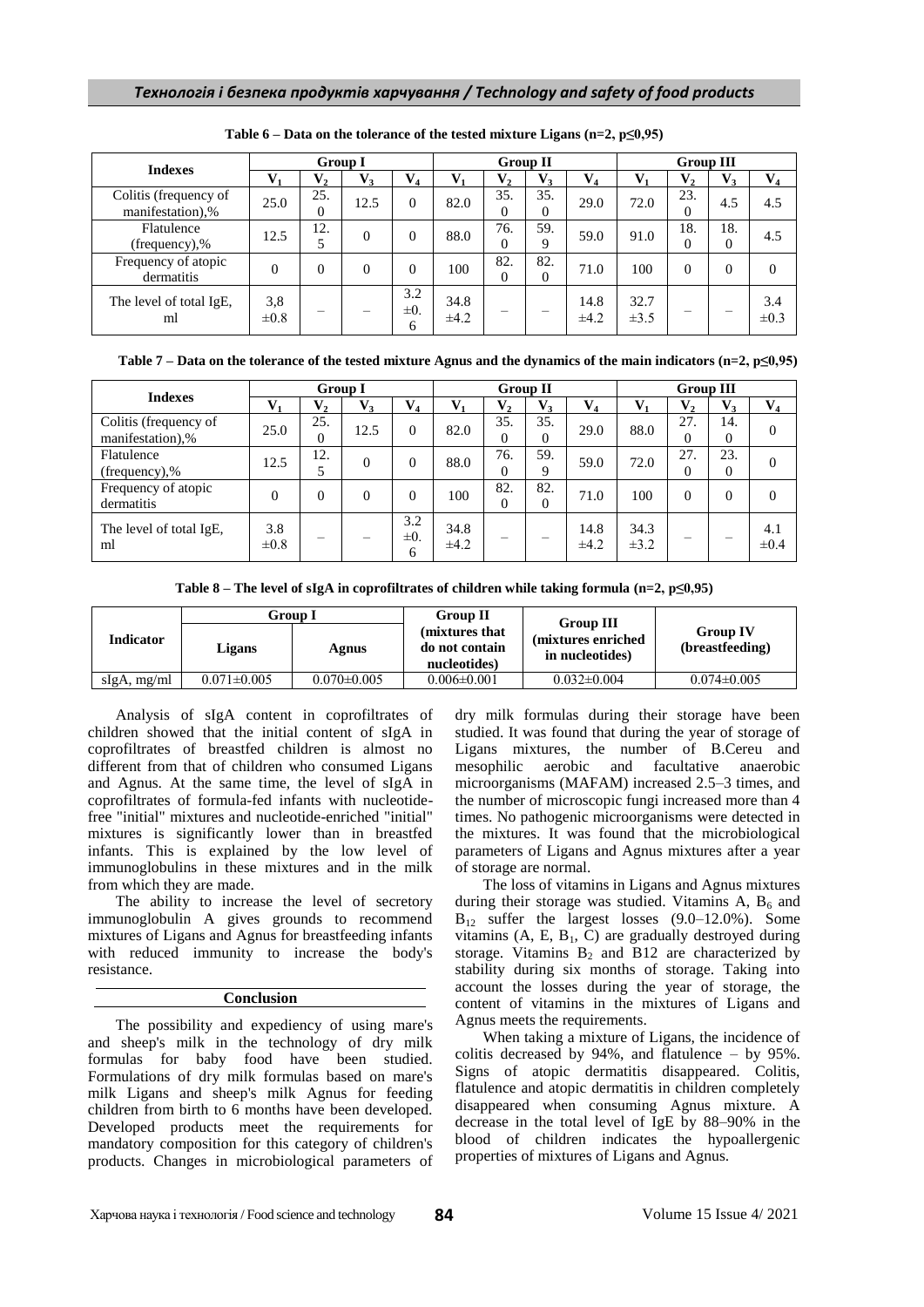The content of sIgA in the co-filtrates of breastfed infants and those consuming Ligans and Agnus was found to be almost the same. This confirms the effectiveness of using these products to increase the body's resistance.

#### **References**

- 1. Ray С, Kerketta JA, Rao S, Patel S, Dutt S, Arora K, et al. Human Milk Oligosaccharides: The Journey Ahead. Int J Pediatr. 2019 Aug;2019. <https://doi.org/10.1155/2019/2390240>
- 2. Tongchom W, Pongcharoen T, Judprasong K, Udomkesmalee E, Kriengsinyos W, Winichagoon P. Human Milk Intake of Thai Breastfed Infants During the First 6 Months Using the Dose-to-Mother Deuterium Dilution Method. Food Nutr Bull. 2020 Aug;41(3):343–354. <https://doi.org/10.1177/0379572120943092>
- 3. Pitanie detej grudnogo i rannego vozrasta. Informacionnyj byulleten' № 342. YAnvar' 2016 g. / WOZ. ZHeneva, 2016.
- 4. Wang Y, Eastwood B, Yang Z, de Campo L, Knott R, Prosser C, et al. Rheological and structural characterization of acidified skim milks and infant formulae made from cow and goat milk. Food Hydrocoll. 2019 May;96:161-170[. https://doi.org/10.1016/j.foodhyd.2019.05.020](https://doi.org/10.1016/j.foodhyd.2019.05.020)
- 5. Silva PH, Oliveira VC, Perin LM. Cow's Milk Protein Allergy and Lactose Intolerance. Raw Milk. 2019 Sep:295-309. https://doi.org[/10.1016/B978-0-12-810530-6.00014-6](https://www.researchgate.net/deref/http%3A%2F%2Fdx.doi.org%2F10.1016%2FB978-0-12-810530-6.00014-6)
- 6. Nyan'kovskij SL. Ispol'zovanie molochnoj smesi Nutrilon Komfort u detej pervogo goda zhizni s funkcional'nymi narusheniyami pishchevaritel'noj sistemy. Novosti mediciny i farmacii. 2007;5. Available from[: http://www.mif-ua.com/archive/article/9576](http://www.mif-ua.com/archive/article/9576)
- 7. Nyan'kovs'kij SL, Nyan'kovs'ka ES, Troc'kij GM, Kamut' NV. Harchova alergіya na bіlok korov'yachogo moloka chi neperenosimіst' laktozi? Principi diferencіal'noї dіagnostiki j dієtoterapії. Zdorov'ya ditini. 2019 Sep;14(3):171-176. https://doi.org/10.22141/2224- 0551.14.3.2019.168769
- 8. Fox A, Bird A, Fiocchi A, Knol J, Meyer R, Salminen S, et al. The potential for pre-, pro- and synbiotics in the management of infants at risk of cow's milk allergy or with cow's milk allergy: An exploration of the rationale, available evidence and remaining questions. World Allergy Organ J. 2019 Jun; 12(5):100034. https://doi.or[g/10.1016/j.waojou.2019.100034](https://dx.doi.org/10.1016%2Fj.waojou.2019.100034)
- 9. Sakihara T, Otsuji K, Arakaki Y, Hamada K, Sugiura S, Ito K. Randomized trial of early infant formula introduction to prevent cow's milk allergy. J Allergy Clin Immunol Pract. 2021 Jan; 147(1):224-232[. https://doi.org/10.1016/j.jaci.2020.08.021](https://doi.org/10.1016/j.jaci.2020.08.021)
- 10. [Sarkar S.](https://www.emerald.com/insight/search?q=S.%20Sarkar) Modified milk for infants. *[Nutrition & Food Science.](https://www.emerald.com/insight/publication/issn/0034-6659)* 2014 Feb;44(1):17-23.<https://doi.org/10.1108/NFS-05-2012-0045>
- 11. Grace JА, Hennessy АА. Ryan CА, Ross RP, Stanton C. Advances in Infant Formula Science. Annu Rev Food Sci Technol. 2019 Mar;10(75):75-102[. https://doi.org/10.1146/annurev-food-081318-104308](https://doi.org/10.1146/annurev-food-081318-104308)
- 12. Nyankovskyy S, Nyankovska О, Dobryanskyy D, Shadrin О, Klimenko V, Iatsula М, et al. Clinical effectiveness of amino acid formula in infants with severe atopic dermatitis and cow's-milk protein allergy. Pediatr Pol. 2016 Dec; 21(6):521-527. DOI: <https://doi.org/10.1016/j.pepo.2016.07.003>
- 13. Huijing Li, Kexue Zh, Huiming Zh, Wei P, Xiaona G. Comparative study of four physical approaches about allergenicity of soybean protein isolate for infant formula. Food Agric Immunol. 2016 Jan;27(5):604-623. https://doi.org[/10.1080/09540105.2015.1129602](https://doi.org/10.1080/09540105.2015.1129602)
- 14. Bobrus-Chociej А, Daniluk U, Alifier М, Stasiak-Barmuta А, Gustaw Kaczmarski МG. Alterations of lymphocyte subpopulations and TGF-β in children with transient or persistent cow's milk allergy. Food Agric Immunol, 2018 Oct;29(1):400-411. https://doi.org[/10.1080/09540105.2017.1387234](https://doi.org/10.1080/09540105.2017.1387234)
- 15. Caffarelli C, Baldi F, Bendandi B, Calzone L, Marani M, P. Pasquinelli P. Cow's milk protein allergy in children: a practical guide. Ital J Pediatr. 2010 Jan;5:36-45. https://doi.or[g/10.1186/1824-7288-36-5](https://dx.doi.org/10.1186%2F1824-7288-36-5)
- 16. Deng Y, Govers С, Tomassen М, Hettinga К, Wichers HJ. Heat treatment of β-lactoglobulin affects its digestion and translocation in the upper digestive tract. Food Chem. 2020 Jun;330:127184[. https://doi.org/10.1016/j.foodchem.2020.127184.](https://doi.org/10.1016/j.foodchem.2020.127184)
- 17. Nguyen HT, Gathercole JL, Day L, Dalziel JE. Differences in peptide generation following in vitro gastrointestinal digestion of yogurt and milk from cow, sheep and goat. Food Chem. 2020 Jul; 317:126419[. https://doi.org/10.1016/j.foodchem.2020.126419.](https://doi.org/10.1016/j.foodchem.2020.126419)
- 18. Zeng Y, Zhang J. Assessment of Cow's milk-related symptom scores in early identification of cow's milk protein allergy in Chinese infants. BMC Pediatr. 2019 Jun;19(1):1-7. https://doi.org/10.1186/s12887-019-1563-y
- 19. Businco L, Giampietro PG, Lucenti P, Lucaroni F, Pini C, Di Felice G, Orlandi M. Allergenicity of mare's milk in children with cow's milk allergy. J Allergy Clin Immunol Pract. 2000 May;105(5):1031-1034[. https://doi.org/10.1067/mai.2000.106377](https://doi.org/10.1067/mai.2000.106377)
- 20. Sezer C, Vatansever L, Bilge N. The microbiological quality of infant milk and follow-on formula. Van Veterinary Journal. 2015 Apr;26(1):31-34.
- 21. Heperkan D, Dalkilic-Kaya G, Juneja VK. Cronobacter sakazakii in baby foods and baby food ingredients of dairy origin and microbiological profile of positive samples. LWT. 2017 Jan;75:402-407. <https://doi.org/10.1016/j.lwt.2016.09.013>
- 22. Davis BI, Siddique A, Mahapatra AK, Park YW. Survivability of Escherichia coli in commercial powder goat milk during four months storage at two different temperatures. Adv. Dairy Res*.* 2018;6:200. https://doi.org/10.4172/2329-888X.1000200
- 23. Lavelli V, D'Incecco P, Pellegrino L. Vitamin D incorporation in foods: Formulation strategies, stability, and bioaccessibility as affected by the food matrix. Foods. 2021 Aug;10(9):1989.
- 24. Loewen A, Chan B, Li-Chan EC. Optimization of vitamins A and D<sub>3</sub> loading in re-assembled casein micelles and effect of loading on stability of vitamin D<sub>3</sub> during storage. Food Chem. 2018 Feb;240:472-481. https://doi.org/10.1016/j.foodchem.2017.07.126
- 25. Jakobsen J, Knuthsen P. Stability of vitamin D in foodstuffs during cooking. Food Chem*.* 2014 Apr;148:170–175. <https://doi.org/10.1016/j.foodchem.2013.10.043>
- 26. Syama MA, Arora S, Gupta C, Sharma A, Sharma V. Enhancement of vitamin  $D_2$  stability in fortified milk during light exposure and commercial heat treatments by complexation with milk proteins. Food Biosci. 2019 Jun;29:17–23. <https://doi.org/10.1016/j.fbio.2019.03.005>
- 27. Hanson AL, Metzger LE. Evaluation of increased vitamin D fortification in high-temperature, short-time–processed 2% milk, UHTprocessed 2% fat chocolate milk, and low-fat strawberry yogurt. J. Dairy Sci. 2010 Feb;93(2):801–807. [https://doi.org/10.3168/jds.2009-](https://doi.org/10.3168/jds.2009-2694) [2694](https://doi.org/10.3168/jds.2009-2694)
- 28. Kaushik R, Sachdeva B, Arora S. Vitamin D<sub>2</sub> stability in milk during processing, packaging and storage. LWT—Food Sci. Technol .2014 May;56(2):421–442.
- 29. Sachdeva B, Kaushik R, Arora, S, Khan A. Effect of processing conditions on the stability of native vitamin A and fortified retinol acetate in milk. Int J Vitam Nutr Res Suppl. 2019 Nov;31:133-142[. https://doi.org/10.1024/0300-9831/a000617](https://doi.org/10.1024/0300-9831/a000617)
- 30. Coad R, Bui L. Stability of vitamins B<sub>1</sub>, B<sub>2</sub>, B<sub>6</sub> and E in a fortified military freeze-dried meal during extended storage. Foods. 2020 Jan;9(1):39[. https://doi.org/10.3390/foods9010039](https://doi.org/10.3390/foods9010039)
- 31. Pro zatverdzhennia Hihiienichnykh vymoh do produktiv dytiachoho kharchuvannia, parametriv bezpechnosti ta okremykh pokaznykiv yikh yakosti : nakaz Ministerstva okhorony zdorovia vid 6 serpnia 2013 r. № 696 URL: [http://zakon4.rada.](http://zakon4.rada/) gov.ua/laws/show/z1380- 13/page (data zvernennia: 29.07.2020)